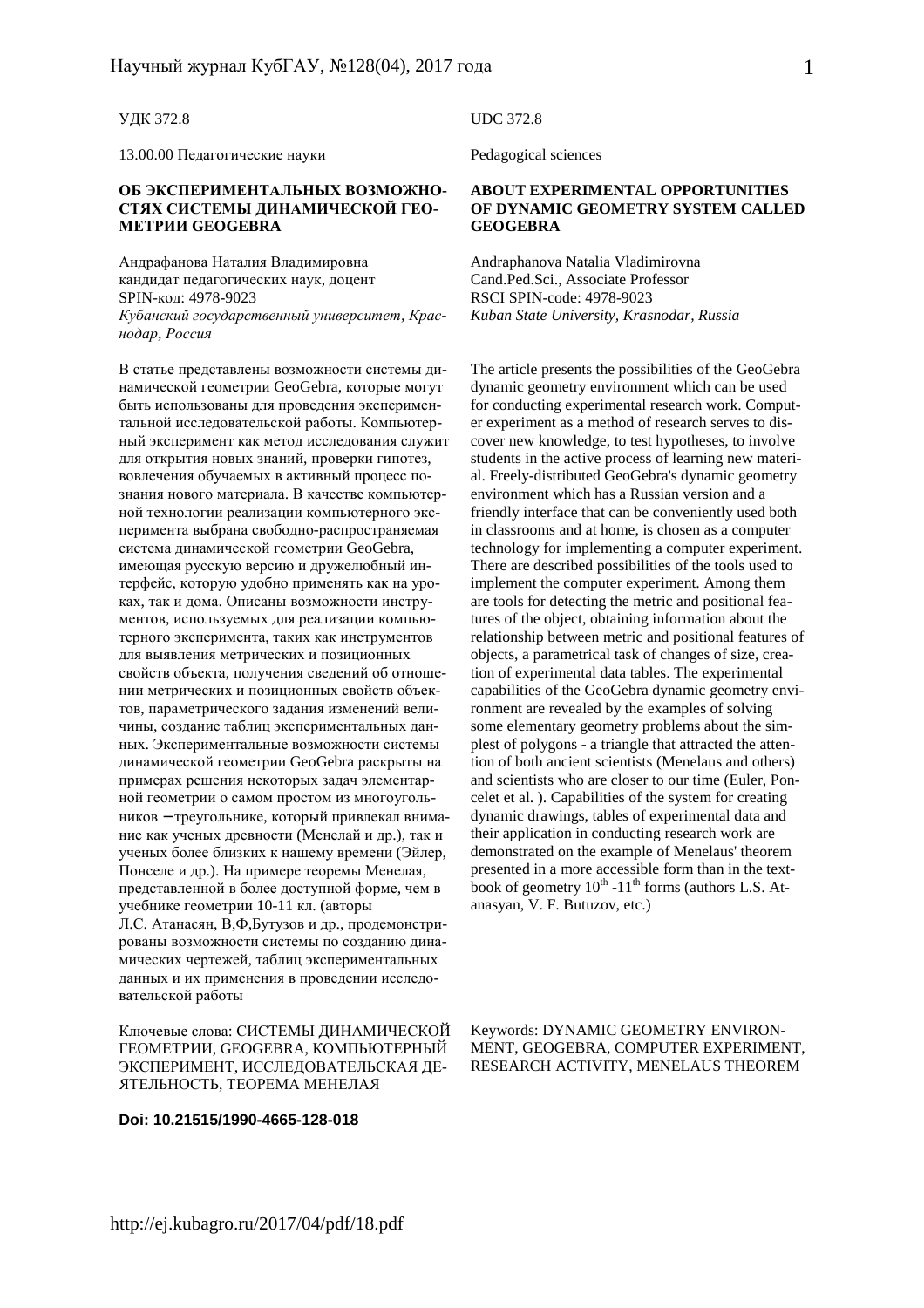### **1. Introduction**

One of the requirements of the Federal State Educational Standard of the general education of the new generation is the active use ideas of design and research training in secondary school which can be implemented at the expense of extracurricular activities of pupils in the preparation and implementation of educational and research projects as well as through the incorporation of research training elements in subject preparation [1].

In a pattern basic educational program of basic education Mathematics is regarded not only as the main subject in mastering the basics of theoretical research but also as an area for formation of skills to conduct experiments and research in virtual laboratories, acquisition of skills, processing and analysis of empirical data knowledge-based statistical elements. Thus, the new requirements of the of the Federal State Educational Standard set before the general mathematical education system a problem of formation by the students some research experience both theoretical mathematician and mathematician-experimenter.

The idea of a research approach in training mathematics is not new. One of the first M.V. Lomonosov realized this idea in practice. In the middle of the XVIII century he introduced the «experimental method» in teaching Physics and Mathematics for gymnasium pupils at the Academy of Sciences of St. Petersburg and then at the University of Moscow justifying the need for its use with the fact that the whole process of human knowledge is determined by the needs of practical activity.

M.V. Lomonosov proposed to begin explanation of the new material with setting special demonstration experiments making the truth of scientific statements visual that would encourage the development of interest and demand on knowledge [2, с. 23].

The idea of research training in mathematics was born in the XVIII century as an idea of rapprochement with elements of training of scientific research. Then it was developed in the XIX and XX centuries by improving the forms,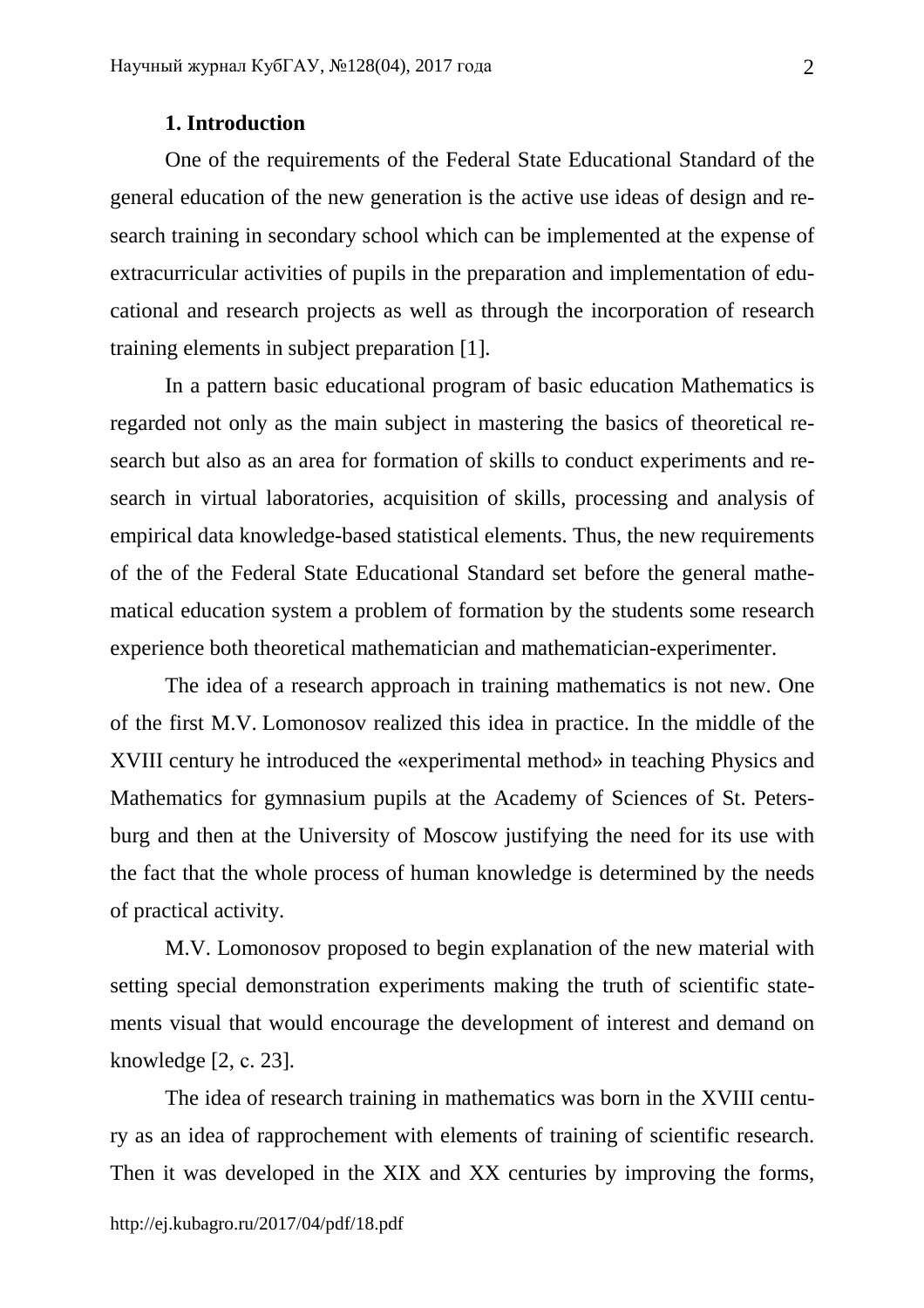methods and means of its implementation in educational practice [3, c. 40].

In 1960 our national well-known pedagogue B.E. Raikov proposed a new term «research method» as «*...* a method of reasoning from particular facts, independently observed and studied by schoolchildren» [4, с. 328]. He identified the following stages in the application of the research method:

- 1) observation and statement of questions;
- 2) construction of assumed decisions;
- 3) research of assumed decisions and choice one of the most verisimilar;
- 4) verification of the hypothesis and its final statement.

Recent years new research training models of teaching mathematics began to appear due to the implementation of international scientific and educational projects. Among these projects we can draw attention to the project «Fibonacci» [5], the project «Developing Key Competences by Mathematics Education» [6], the project «Mathematics and Science for Life» [7], the Russian-Bulgarian project «Methods and Information Technologies in Education» [8].

To implement the idea of a research approach in teaching mathematics one start to use computer technology widely. Earlier experiments were timeconsuming to implement them in practice of mathematics teaching but with the advent of computer technology the feasibility of computing and graphics experiments has become not only possible but also exciting for pupils.

The appearance of automated scientific research systems in the late 70s of the 20th century led to the spread of an experimental approach in mathematics that brought the mathematics methodology closer to the methodology of the natural sciences. The concept of «computer experiment» appeared.

Computer experiment was originally understood as a model experiment in which the object of research is completely modeled in digital form on a computer. The term «computer experiment» came into the methodological science in connection with the solution of the problem of informational support of education. Most researchers consider it as a kind of model experiment where a virtual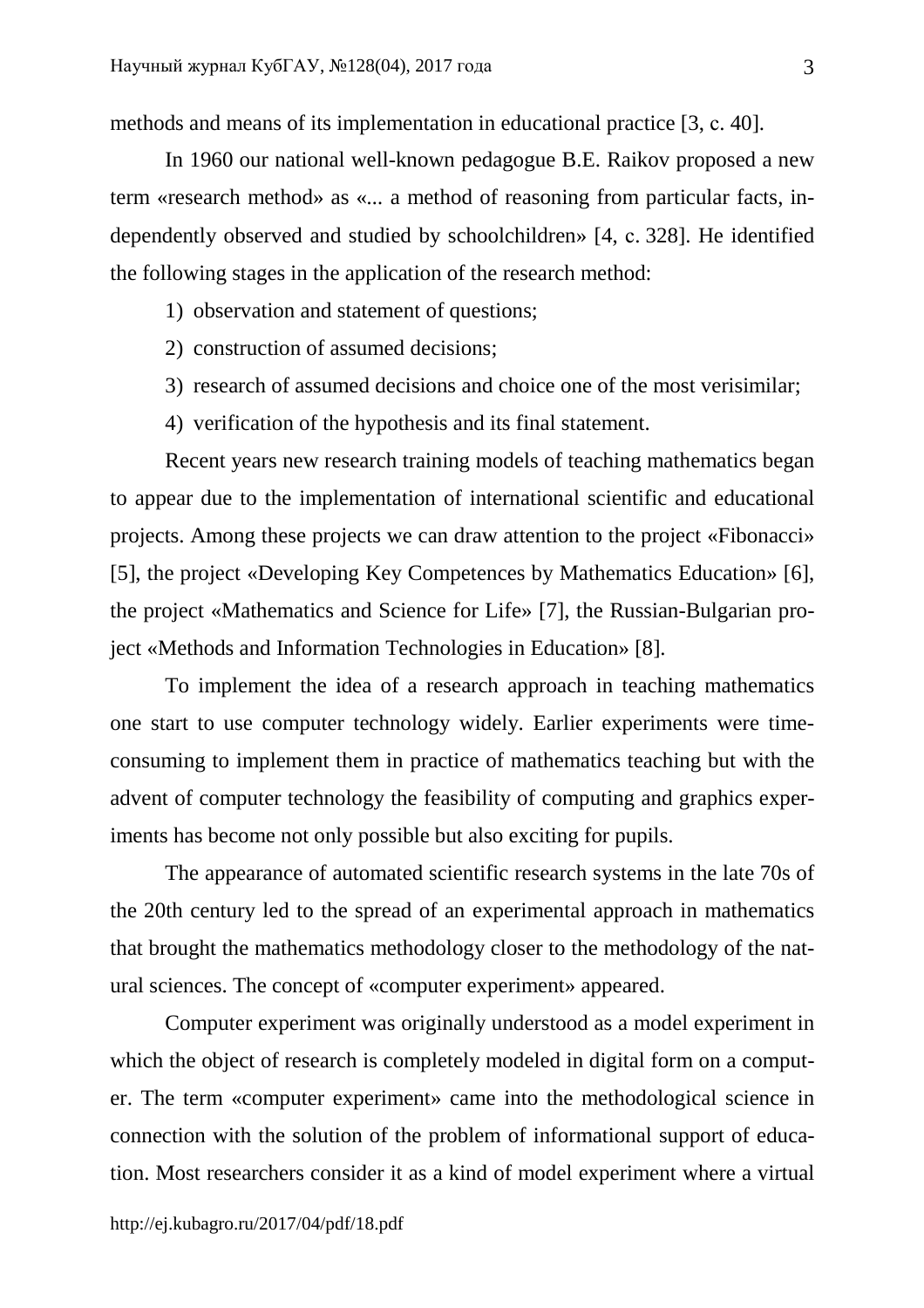model acts as a substitute for a real object or process. There is also a point of view for a computer experiment as «*..*an experiment with data on the results of monitoring the behavior of the system being studied, stored in electronic work sheets in order to predict the behavior of given and similar systems outside the observation area» [9, с. 68].

Computer experiments have many advantages over the natural experiment:

− low cost of computer experiment (computer / computers are needed);

− possibility of multiple repetition of the research task for various initial data;

− possibility of obtaining a large amount of data about the behavior and features of the object for a short period of time;

− possibility of performing the experiment both in the academic and extra-curricular time.

Relating to the method of teaching mathematics, we can consider that a computer experiment is the manipulation with virtual models of mathematical objects regardless of their complexity and scale, accompanied by either the data gathering of the objects features being studied with their setting or by observing the nature of the change of these features on the computer screen with subsequent analysis of the received results. In view of the fact that computer mathematical experimentation supposes the practice of obtaining knowledge about the object of research, identifying features and dependencies in this object, computer experiment can be a means of obtaining and mastering knowledge in mathematics [10, с. 458].

Thus, a computer experiment allows (Fig. 1):

− to determine the characteristics of the object in accordance with given conditions;

− to reveal the features and dependencies in the object under certain additional conditions;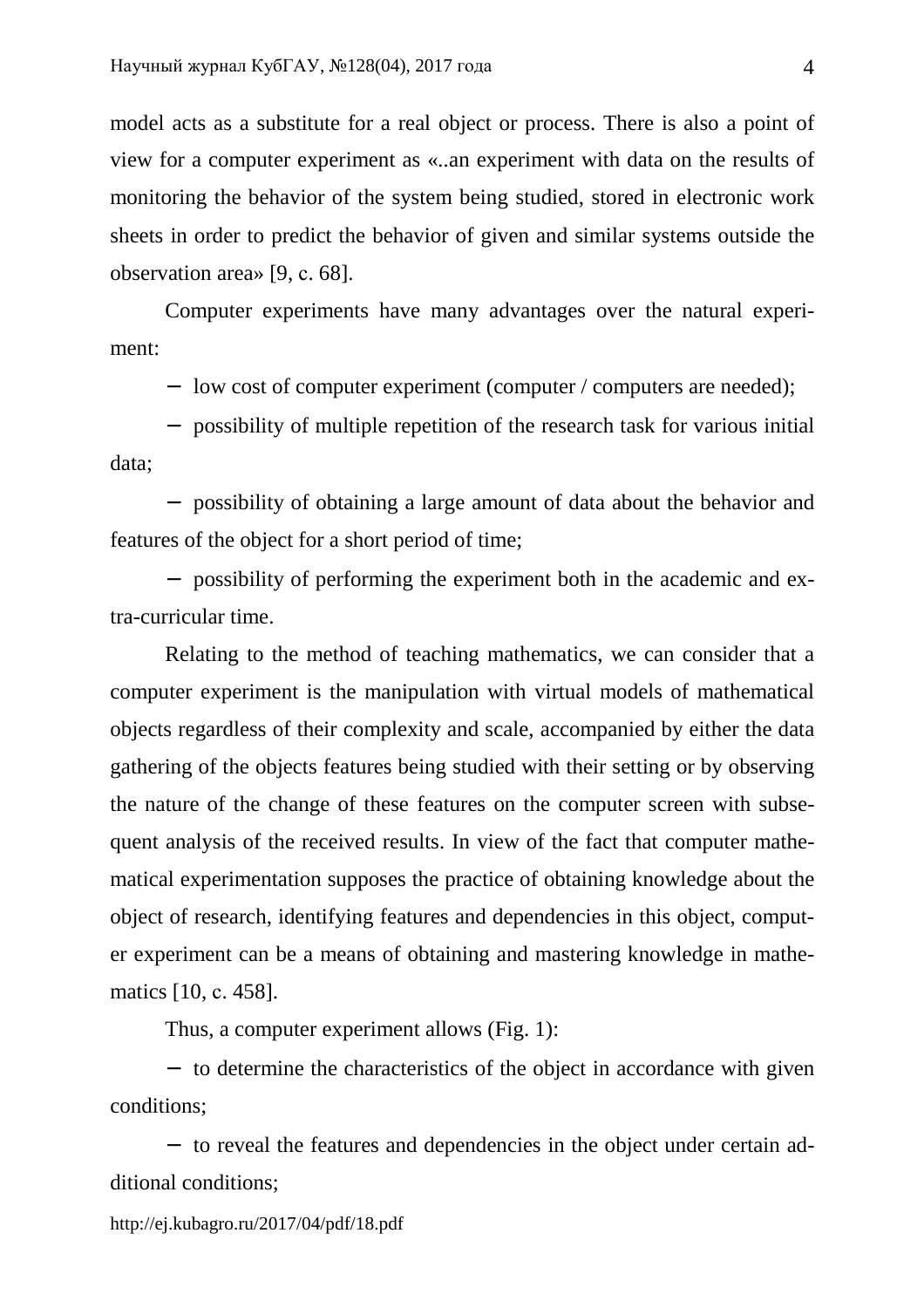− to confirm or refute the hypothesis of the research [11, с. 23].

In mathematical science the relation to computer experiments is ambiguous. Despite the possibility of obtaining a visual confirmation of the truth of the scientific factors, there remain doubts about the reliability of the obtained results and the importance of their logical proof.

As I.F. Sharygin marked: «... a computer is a very useful tool in geometric researches. With its help it is possible to discover new interesting geometric facts experimentally. The most important role to prove these facts (only!) remains for a person» [12, c. 51].



**Fig. 1** Computer experiment

### **2. Materials and methods**

Target of research: to demonstrate the experimental capabilities of Dynamic Geometry Environment GeoGebra. Main sources were the journal publications and GeoGebra software.

During the experimental work on the issue of the article were used: theoretical methods (collection and analysis of material on a research problem); ex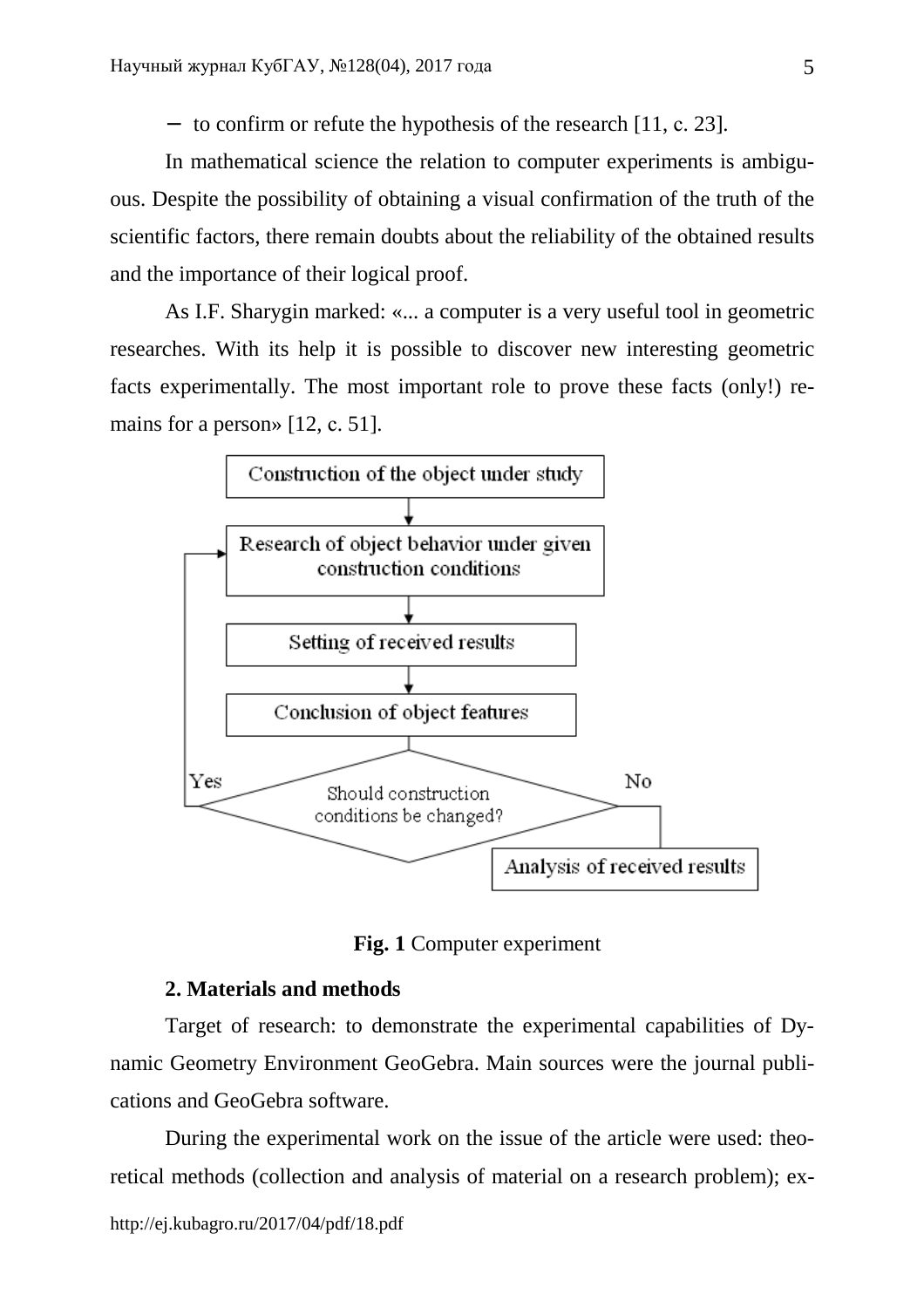perimental methods (the computer experiment).

#### **3.Discussion**

Computer experiment conducted by means of Dynamic Geometry Environment is a kind of model experiment in which a dynamic drawing (model) of a geometric configuration occur as an object of study [13, с. 42]. The ability to apply not only traditional instruments, (a ruler, a compasses, a protractor, etc.) in mathematical practice but also to use universal or special purpose software is one of the important instrumental research skills of students.

The didactic possibilities of Dynamic Geometry Environment GeoGebra are described in details in works [14, с. 117; 15, c. 46; 16, c. 561]. Let us consider the methodical and graphical capabilities of the system from the point of view of realization of a computer experiment.

The list of computer tools in Dynamic Geometry Environment GeoGebra includes:

− a standard set of tools that allows to create basic geometric objects such as a point, a line, a circle, a vector, a polygon, an angle;

− a set of tools that perform additional operations on geometric objects (dividing a segment in half, dividing an angle into *n* of equal parts and others);

− tools that allow performing experimental and research work (measuring the length of a segment,

− measuring the size of an angle, etc.);

− input of data, commands and functions in the input line;

− ability to create animations - automatic moving points along specified trajectories.

We will separately consider the tools which can be used to implement the tasks of the computer experiment (Fig. 2):

− tools for detecting the metric and positional features of the object («Distance or length», «Angle», «Area», «Straight line inclination»);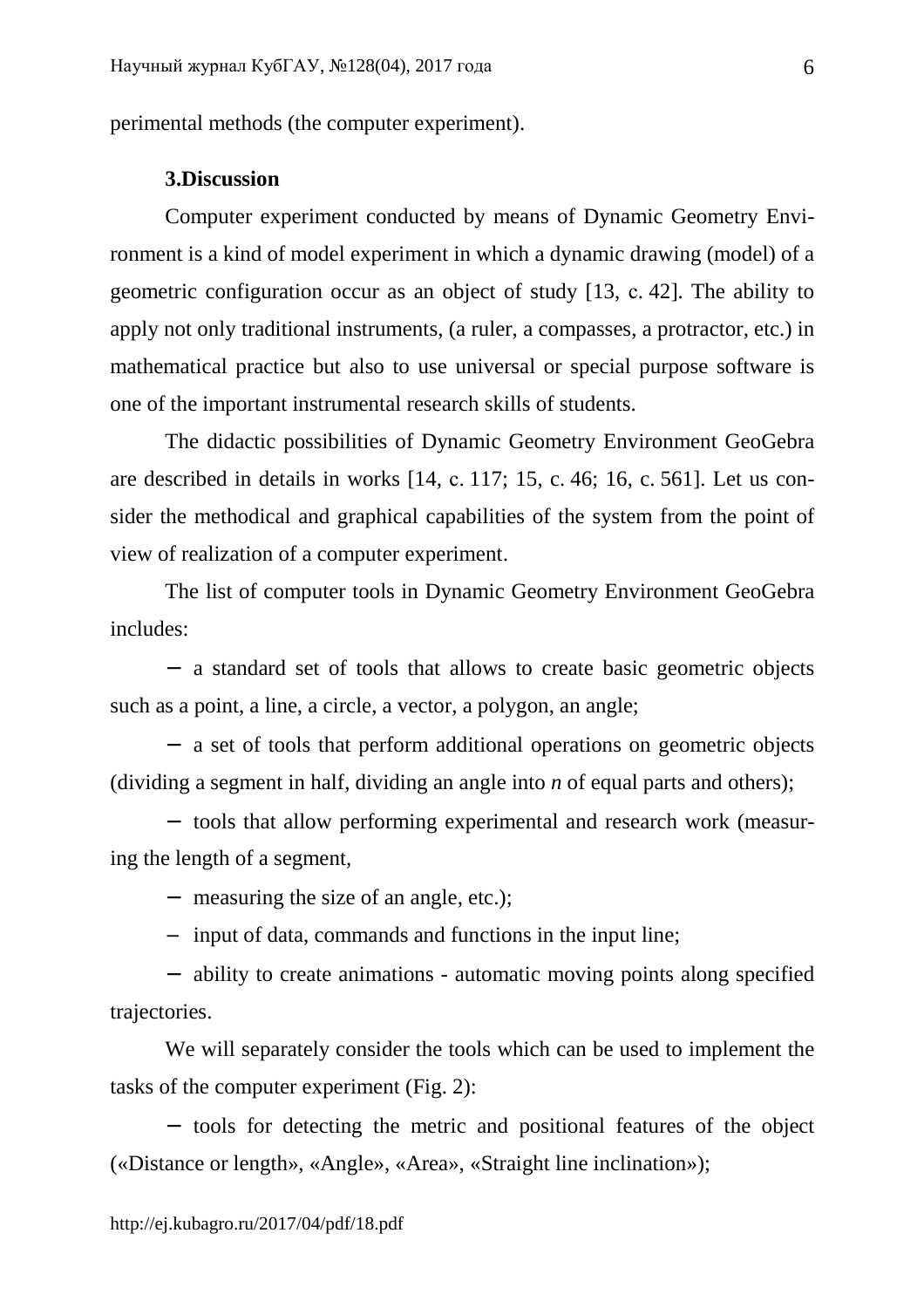− tools for obtaining data about the ratio of metric and positional features of objects («Relation of objects»);

− the possibility of a moving point to leave a trace (feature of the object «Leave a trace»);

− a tool for parametric definition of changes in a quantity («Slider»);

− creation of experimental data tables (menu command««Type»→«Table»*,* tool «Record in the table»);

− creation of dynamic texts («Text»).



**Fig. 2** Tools for a computer experiment

Let us demonstrate the usage of tools to identify the metric and positional features of the object («Distance or length», «Angle»), a tool for obtaining information about the relationship between metric and positional features of objects («Relation of objects») and the creation of dynamic texts «Text» for the construction of the center of the circle circumscribed about the triangle .

The theorem (about one of the remarkable points of a triangle). The middle perpendiculars to the sides of the triangle (the mediatrix) are crossed at one point which is the center of the circle circumscribed about the triangle [17, c. 178].

The purpose of the construction: an experimental verification of the predicating that the middle perpendiculars to the sides of the triangle are crossed at one point which is the center of the circle circumscribed about the triangle.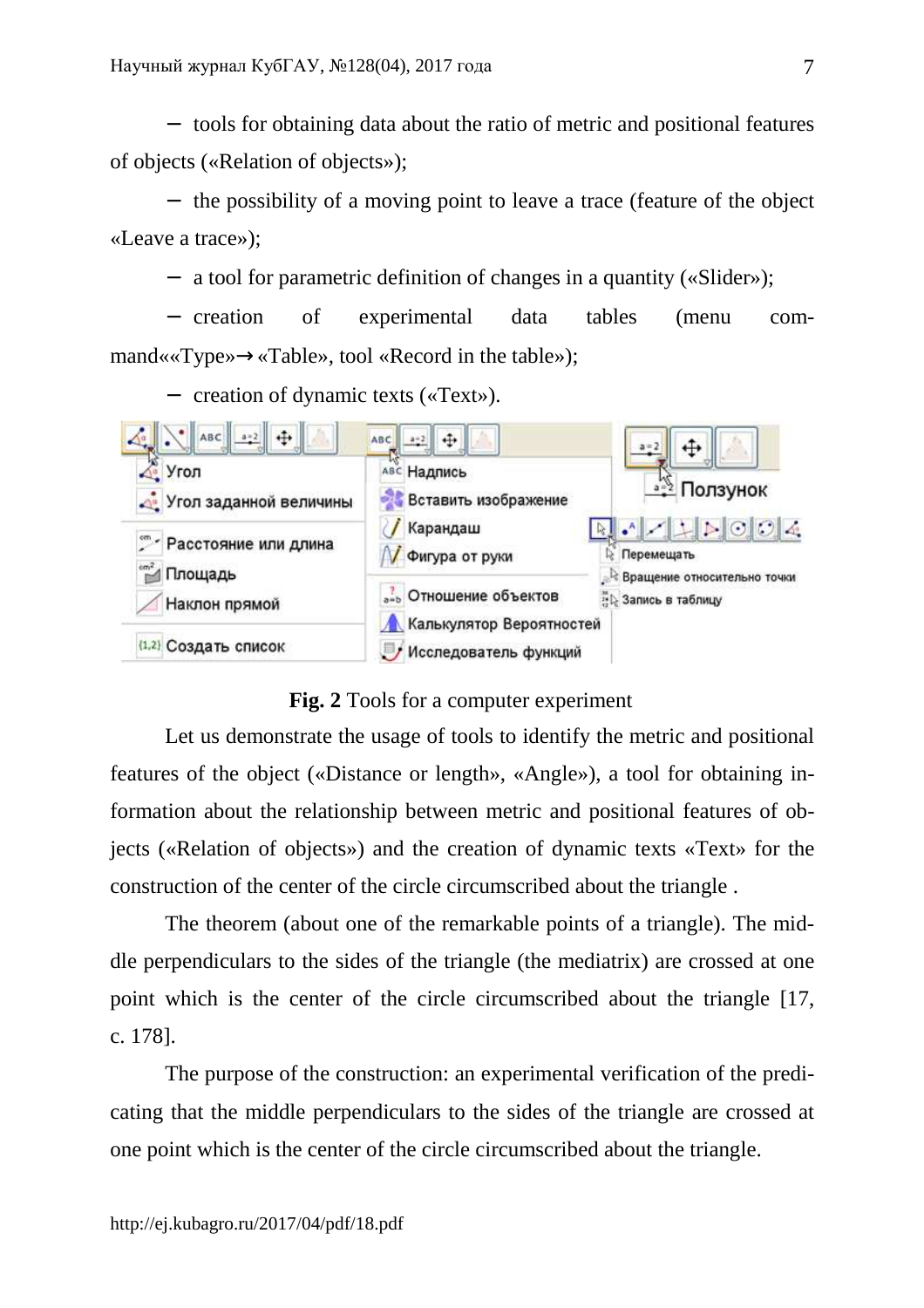|                | $\alpha$ a syntamic for constructing a dynamic drawing $(1.1g, 3)$ . |                               |  |  |
|----------------|----------------------------------------------------------------------|-------------------------------|--|--|
| N <sub>2</sub> | <b>Steps of construction</b>                                         | <b>Computer tools</b>         |  |  |
| 1.             | Make an arbitrary the triangle ABC                                   | $\ll$ Polygon»                |  |  |
|                |                                                                      |                               |  |  |
| 2.             | Make the middle perpendiculars to the                                | «The median perpendicular»    |  |  |
|                | sides of the triangle.                                               |                               |  |  |
|                | Mark crossing points of the middle per-                              | «Intersection of two objects» |  |  |
|                | pendiculars O as the intersection of two ob-                         |                               |  |  |
|                | jects.                                                               |                               |  |  |
|                | To rename points, use the feature of the ob-                         |                               |  |  |
|                | ject «Rename»                                                        |                               |  |  |
| 3.             | Mark crossing points of middle perpendic-                            | «Intersection of two objects» |  |  |
|                | ulars with the sides of the triangle R, S, P.                        | «Two-point segment»           |  |  |
|                | Construct the segments OR, OS, OP                                    |                               |  |  |
| 4.             | Check properties of the middle perpendicu-                           | «Distance or length»          |  |  |
|                | lar constructed to the sides of the triangle                         | $\triangle$ Angle»            |  |  |
| 5.             | Check that the point O belongs to the mid-                           | «Relation of objects»         |  |  |
|                | dle perpendiculars                                                   |                               |  |  |
|                | Hide perpendicular lines using the object                            |                               |  |  |
|                | property «Show the object»                                           |                               |  |  |
| 6.             | Measure the lengths of the segments OA,                              | «Distance or length»          |  |  |
|                | OB, OC.                                                              | «Relation of objects»         |  |  |
|                | Check the equality of segments                                       |                               |  |  |

Algorithm for constructing a dynamic drawing  $(Fi)$ :



О - центр описанной окружности

$$
\overline{AO} = 9.49
$$

$$
\overline{30} = 9.49
$$

$$
\overline{\text{CO}} = 9.49
$$

**Fig. 3** The construction of the triangle's mid-perpendicular and the circle circumscribed to it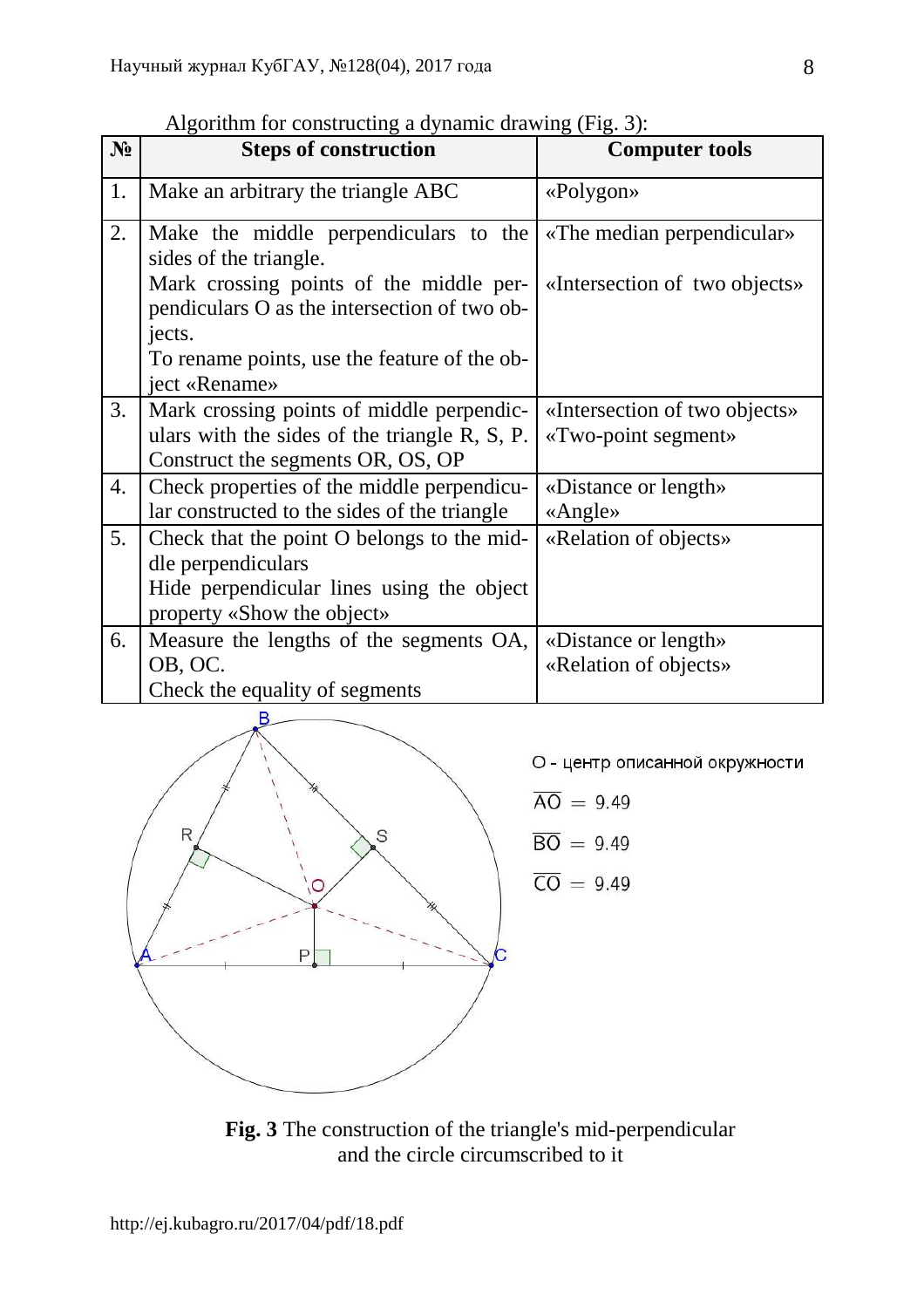For the experimental verification of the statement we use the following GeoGebra tools:

− tools for detection metric and positional features of the object («Distance or length», «Angle»);

− tools for obtaining information about the ratio of metric and positional features of objects («Relation of objects»);

− creation of dynamic texts («Text»).

Usage of the tool «Relation of objects» allows us to evaluate the results of a geometric construction: belonging of the point to the pointed segment or the line, equality of the lengths of two segments (the segments will not be identical because of their different locations) (Fig. 4). Dynamic text displays the characteristics of the examined drawing objects.



**Fig. 4** Check that the point O belongs to the middle perpendiculars

From the history of mathematics it is known that many mathematical results were obtained during the research, through experiments and inductive reasoning and only later they were proved by a deductive method.

For creation of the dynamic drawings saving an algorithm of creation of geometrical models in case of the changing values of one or several values the Slider tool is used.

Slider is a tool that contains a point-slider freely movable along some line. A value is associated with this point, which is used as a parameter. In case of re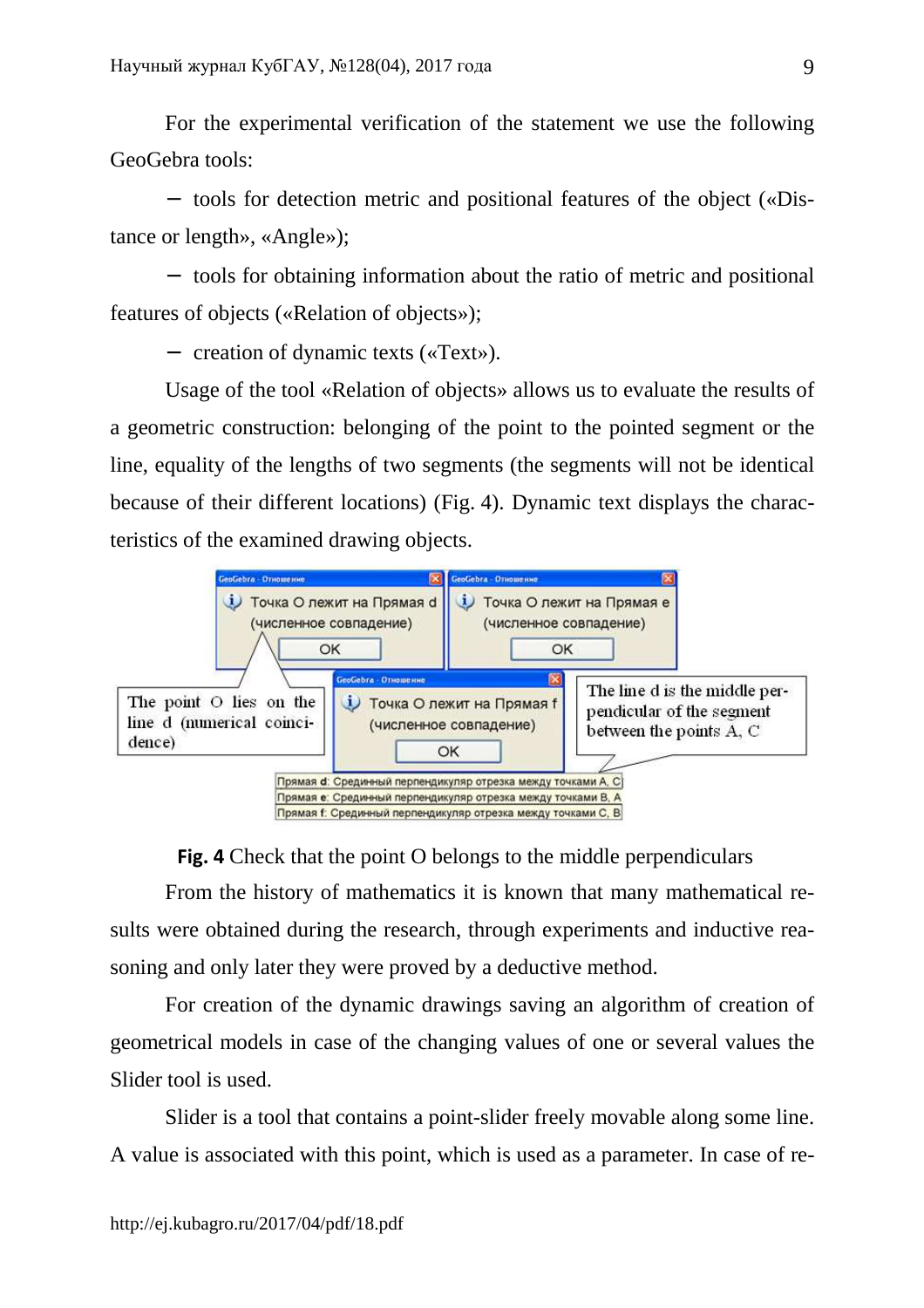location of an engine of the slider from smaller value to bigger it is also back possible to watch behind change of properties of the studied object depending on a parameter value.

The characteristics of the tool «Slider» are: the parameter type (Number or Angle*)*, the parameter name, the minimum and maximum value of the parameter (the range of allowed values), the step of the parameter change (Fig. 5).

Additional characteristics of the tool «Slider» can be defined in the tab Slider: the variant of its location (horizontal or vertical), the prohibition or permission to move it in the graphics window with the help of the mouse («checkbox» fixed), the size (the Width window). The animation capabilities of the tool «Slider» are defined in the Animation tab.

After determining all the characteristics, a slider image appears in the graphics window and in the object panel appears a free object (name and value of the parameter).

|                          |                            |                 |          | Координаты  | Дополнительно                                   |          | Сценарии |
|--------------------------|----------------------------|-----------------|----------|-------------|-------------------------------------------------|----------|----------|
|                          |                            | Основные        | Ползунок |             | Цвет                                            |          |          |
| <b>Champion</b><br>Hисло | Имя<br>×<br>b              |                 | Интервал |             |                                                 |          |          |
| O Vron                   |                            |                 |          | мин.: 0     | макс.: 3                                        | War: 0.1 |          |
| <b>Целое число</b>       | □Случайное число           |                 |          | Ползунок    |                                                 |          |          |
|                          | Интервал Ползунок Анимация |                 |          |             | □ закреплённый □ Случайное число горизонтальный |          |          |
| мин.: -5                 | макс.: 5                   | <b>Har. 0.1</b> |          | Анимация    |                                                 |          |          |
|                          | Применить                  | Отмена          |          | Скорость: 1 | Повтор: ⇔ Колебания                             |          |          |

**Fig**. **5** Characteristics of the Slider tool

The Slider tool is used to perform research work with the following tools:

- a segment of a given length (one of the ends of the segment and its length − parameter are specified);

- the angle of the set value (one of the sides of the angle, the vertex of the angle and the value of the angle − parameter are specified);

- -the circle on the center and a radius (the center of the circle and a radius − parameter are specified);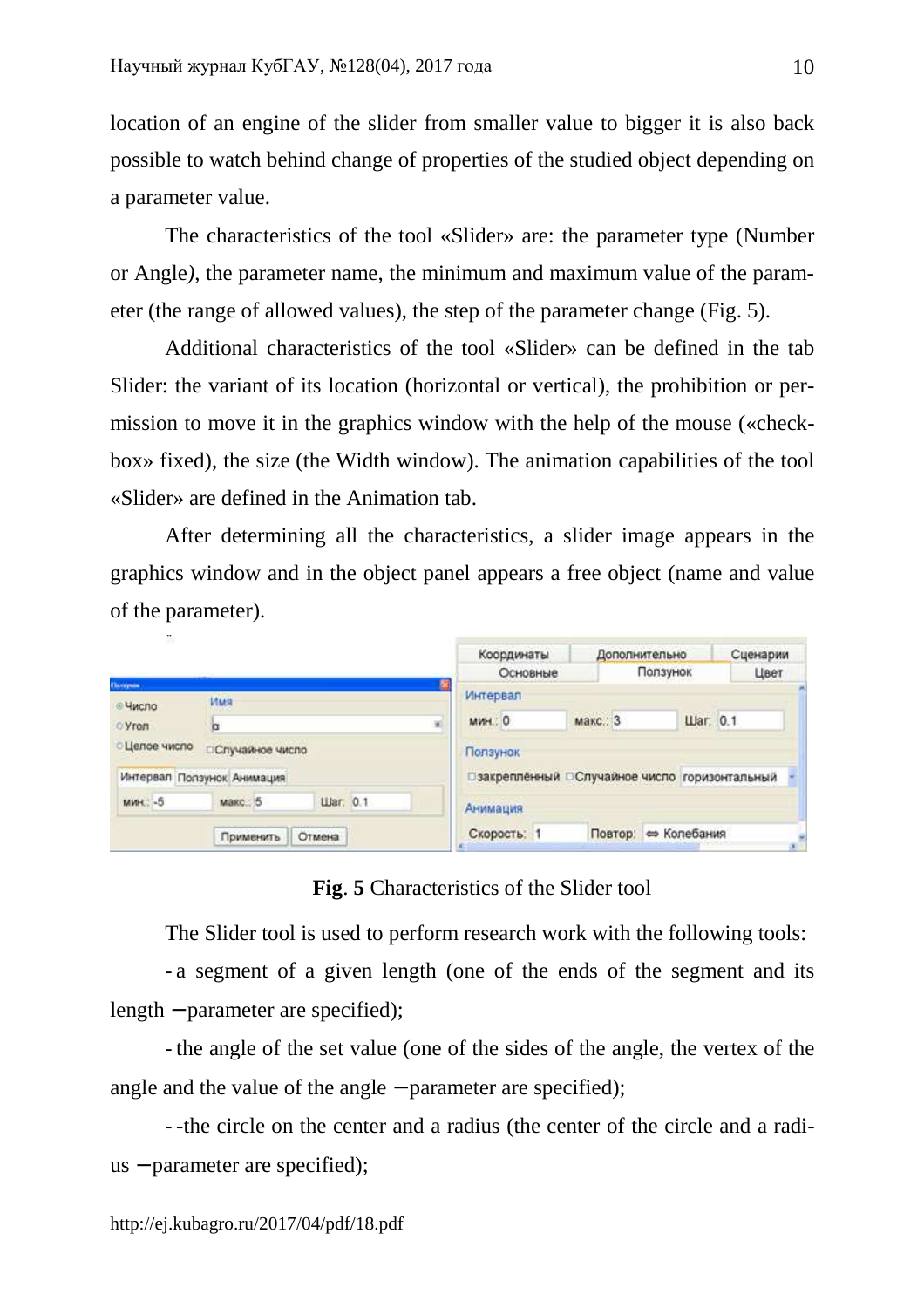- the homothety about the point (the projected object, the center and a homothetic coefficient − parameter are specified);

- -the turn around the point on an angle (the source object, the center of rotation and the angle of rotation − parameter are specified).

The possibilities of the Slider tool will be demonstrated on the example of Menelaus' theorem presented in the book «Spheres» which was written by the Greek mathematician and astronomer Menelaus of Alexandria (about 100 AD). This theorem is about the simplest of polygons, about a triangle that attracted attention of both ancient scientists (Geron, Menelaus, Ptolemy) and scientists closer to our time (Euler, Poncelet, etc.). With the help of it is easy and elegant to solve a whole class of problems.

The Menelaus theorem is presented in Chapter VIII «Some Information from Planimetry» of a textbook for the  $10^{th}$ -11<sup>th</sup> grade [18, c. 200], which is not mandatory for the basic level of preparation but necessary for solving the problems of planimetry of the profile level in a rather complex form, but with mathematical precision and completeness. We will consider it in a more accessible form, conduct a computer experiment.

Theorem 1. If the points  $C_1$  and  $A_1$  are taken on the sides AB and BC of the triangle ABC respectively, and the point  $B_1$  is taken on the extension of the side of the AC, then the points  $C_1$ ,  $A_1$  and  $B_1$  lie on the same line then and only then the equality is performed:

$$
\frac{AC_1}{C_1B} \cdot \frac{BA_1}{A_1C} \cdot \frac{BB_1}{B_1A} = 1
$$

In a more accessible form: when composing the Menelaus equality one make a detour of the triangle in any direction, passing from the vertex of the triangle to the other peak vertex through the point of intersection of the cutting line with the side or its continuation, completing the detour at the top from which the movement was started (Fig. 6).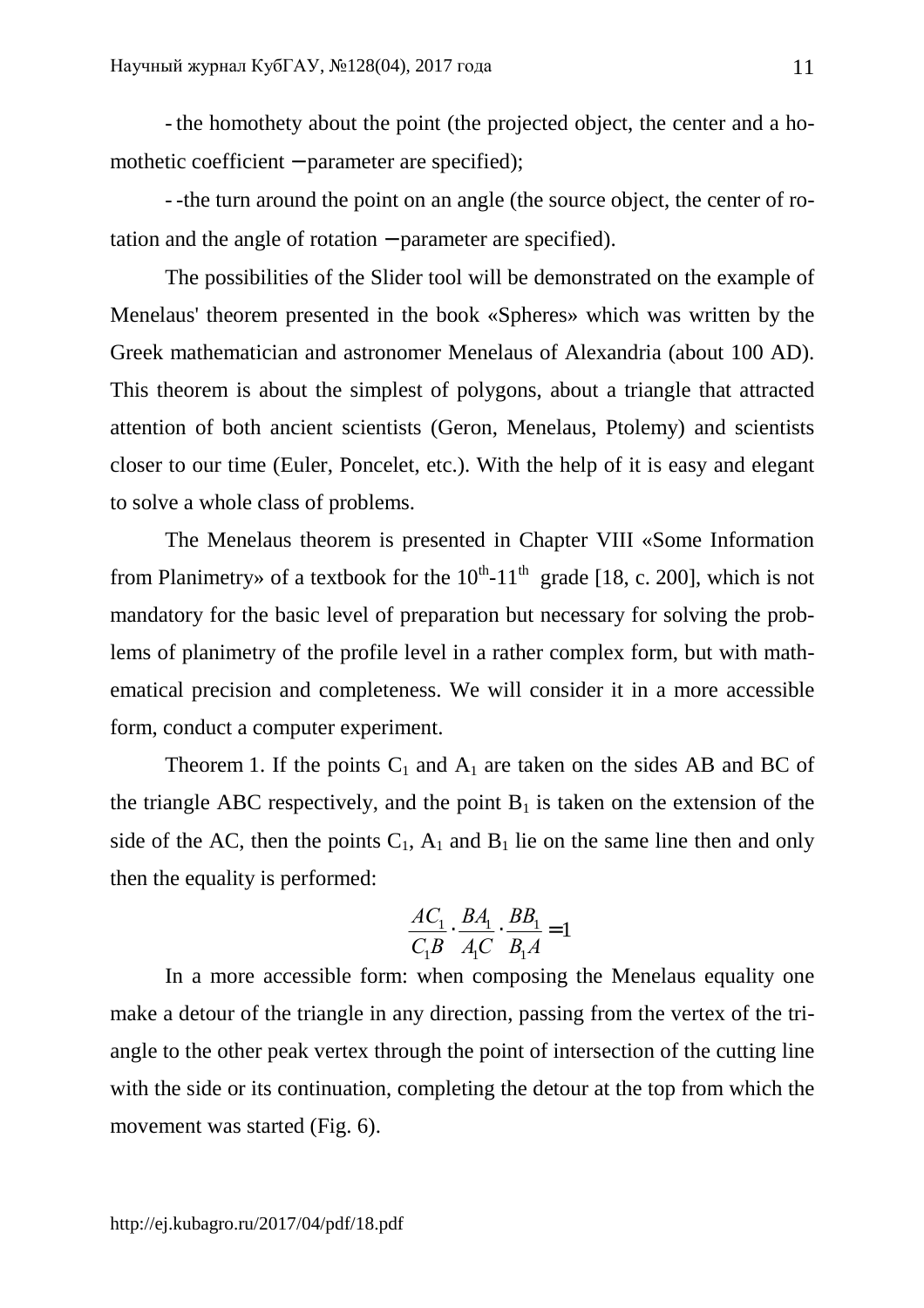

**Fig. 6** Menelaus theorem

To open the relationship of the theorem we try to use GeoGebra instead of using traditional tools (a pencil, a ruler, a compasses). To verify the truth of the relation under study, using the «Move» tool for point  $C_1$  (or/and point  $A_1$ ), we observe the changes in the numerical characteristics of the objects of the geometric construction having built, while preserving the basic algorithmic features of the sketch with the help of the created dynamic text, for the output of which we use the «Inscription» tool. We come to the conclusion: changes in the characteristics of the drawing objects (lengths of the resulting segments) do not affect the value of the theorem: it remains unchanged and equal to 1.

If it is necessary to record the observed changes in the experimental data table, one can use the «Slider» tool to change the length of the segment  $AC_1$ , which will cause the lengths change of the segments  $C_1B$ ,  $CB_1$ ,  $B_1A$  (Fig. 7).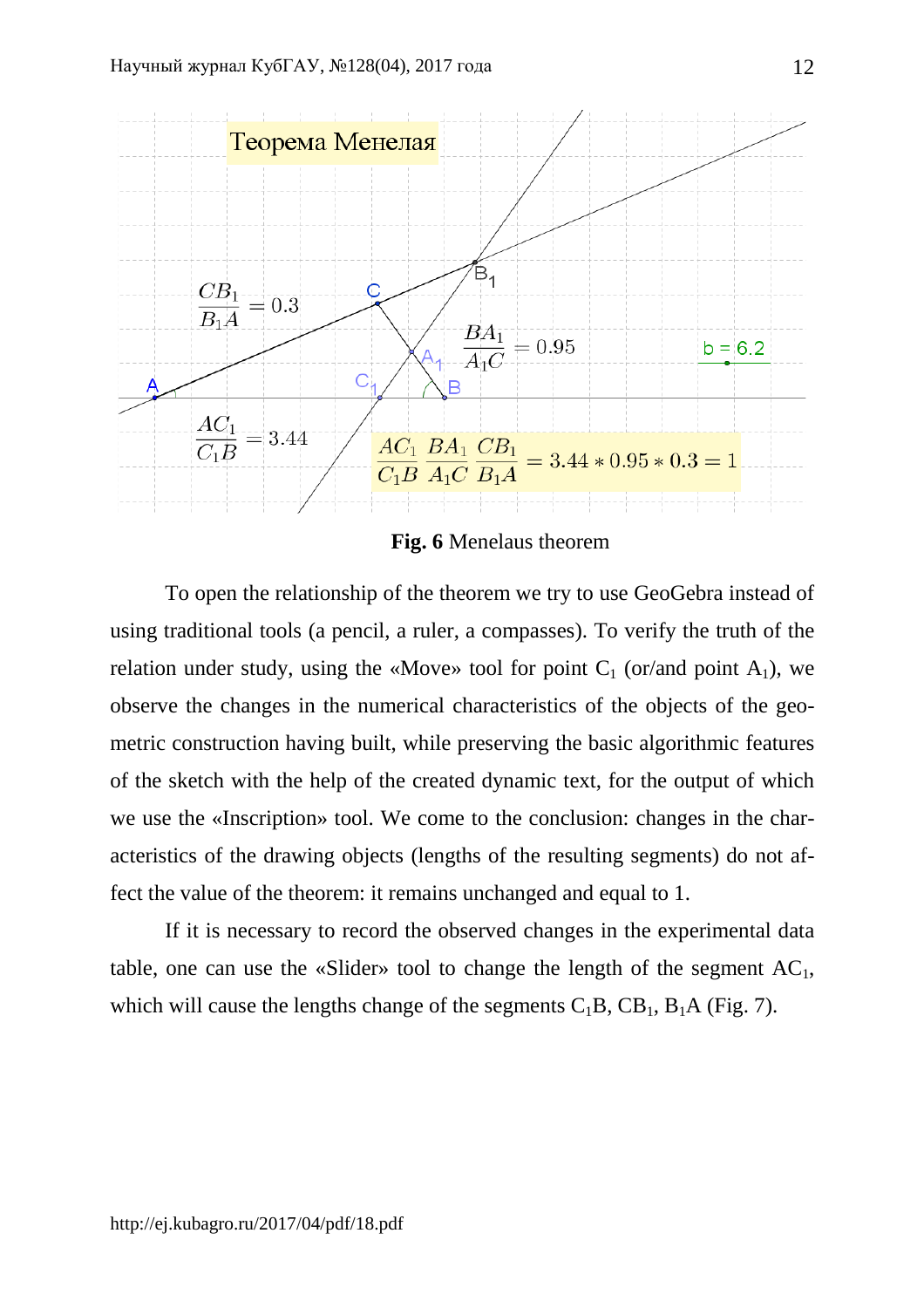|                | A               | B    | С                                                     | D    | Е                 |
|----------------|-----------------|------|-------------------------------------------------------|------|-------------------|
| $\mathbf{1}$   | AC <sub>1</sub> |      | $ k_1 = AC_1/C_1B  k_2 = BA_1/A_1C  k_3 = CB_1/B_1A $ |      | $k_1 * k_2 * k_3$ |
| $\overline{2}$ | 5               | 2.11 | 0.95                                                  | 0.63 |                   |
| 3              | 5.1             | 1.76 | 0.95                                                  | 0.6  | 1                 |
| $\overline{4}$ | 52              | 1.86 | 0.95                                                  | 0.56 | 1                 |
| 5              | 53              | 1.96 | 0.95                                                  | 0.53 | 1                 |
| 6              | 5.4             | 2.08 | 0.95                                                  | 0.5  | 1                 |
| $\overline{7}$ | 5.5             | 2.2  | 0.95                                                  | 0.48 | 1                 |
| 8              | 56              | 2.33 | 0.95                                                  | 0.45 | 1                 |
| 9              | 5.7             | 2.48 | 0.95                                                  | 0.42 | 1                 |
| 10             | 5.8             | 2.64 | 0.95                                                  | 0.4  | 1                 |
| 11             | 59              | 2.81 | 0.95                                                  | 0.37 | 1                 |
| 12             | 6               | 3    | 0.95                                                  | 0.35 |                   |

**Fig. 7** Experimental Data Table

If it is necessary to fix data on the observed changes in the experimental data table, then we use the GeoGebra capabilities to collect the experimental data, that is the experimental data table that appears in the graphics window, when you select the «View»→«Table» command.

With the help of the «Write to the Table» tool the studied drawing objects as well as the expressions in which they can be used, are sequentially tabulated into the columns, what is more the variable, on which characteristics of the objects under study depend, is tabulated into the first column.

Filling in the experimental data table for the investigated ratios of the segments and their product is carried out for variable values of the length of the segment  $AC_1$  in the setting of fixed values of the lengths of the segments  $BA_1$ and  $A_1C$ . It is recommended that the study should be carried out more than once to verify the truth of the statement.

To demonstrate the proof of the Menelaus theorem one can create a stepby-step proof in the form of a «live drawing» on a single canvas with a sketch using the «Slider» tool (Fig. 8).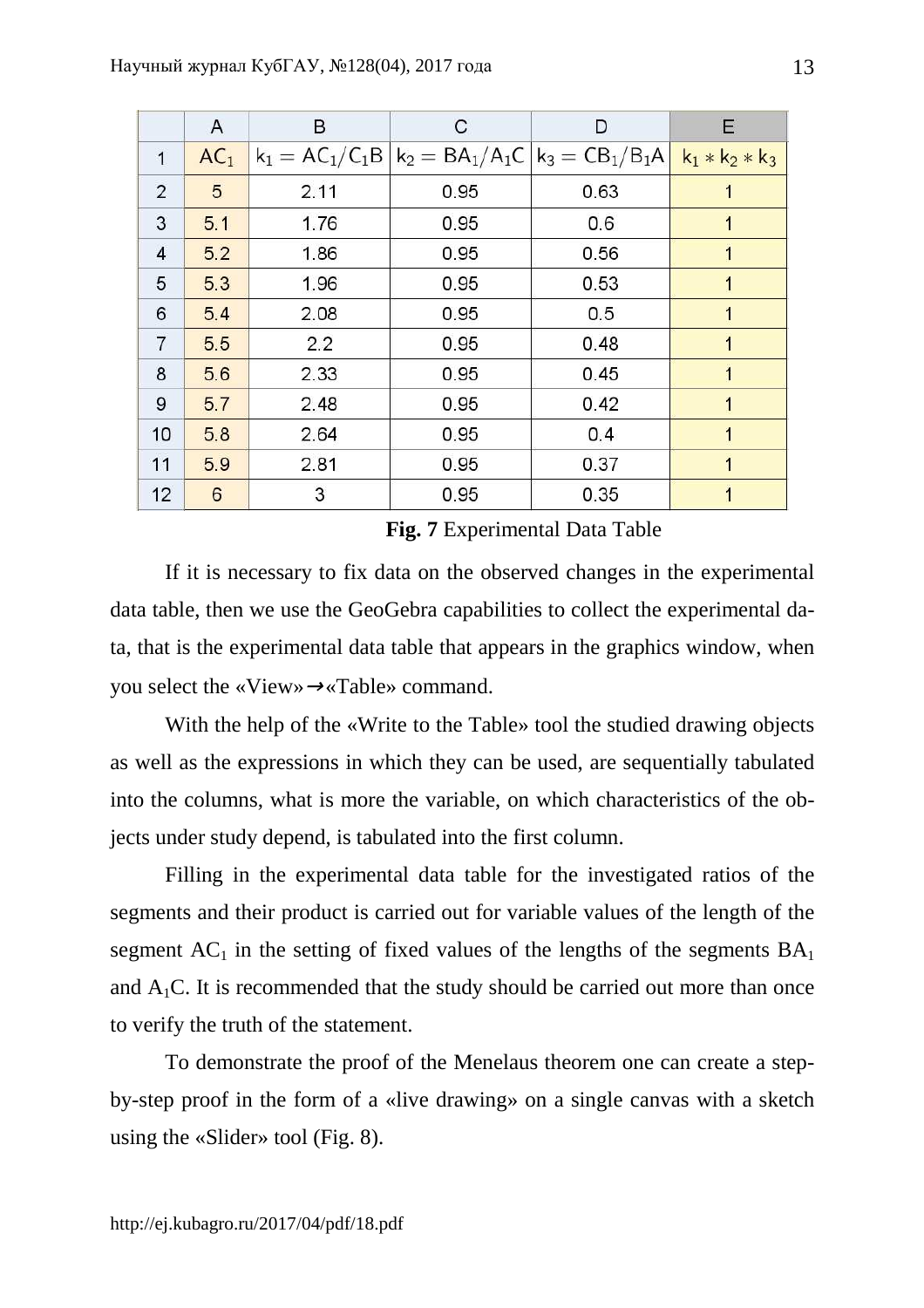

**Fig. 8** Menelaus Theorem Proof

# **4.Conclusion**

Widespread use in the practice of teaching computer technology mathematics allows making the process of computer experimentation less time consuming and more exciting.

GeoGebra's freely-distributed dynamic geometry environment, which has a Russian version and a friendly interface that can be conveniently used both in classrooms and at home, is chosen as a computer technology for implementing a computer experiment.

The presented capabilities of the GeoGebra system can be used to conduct a computer experiment with the aim of discovering new knowledge, hypotheses testing, involving students in the active process of learning new material. The obtained results of computer experiments give an idea of the dynamic geometry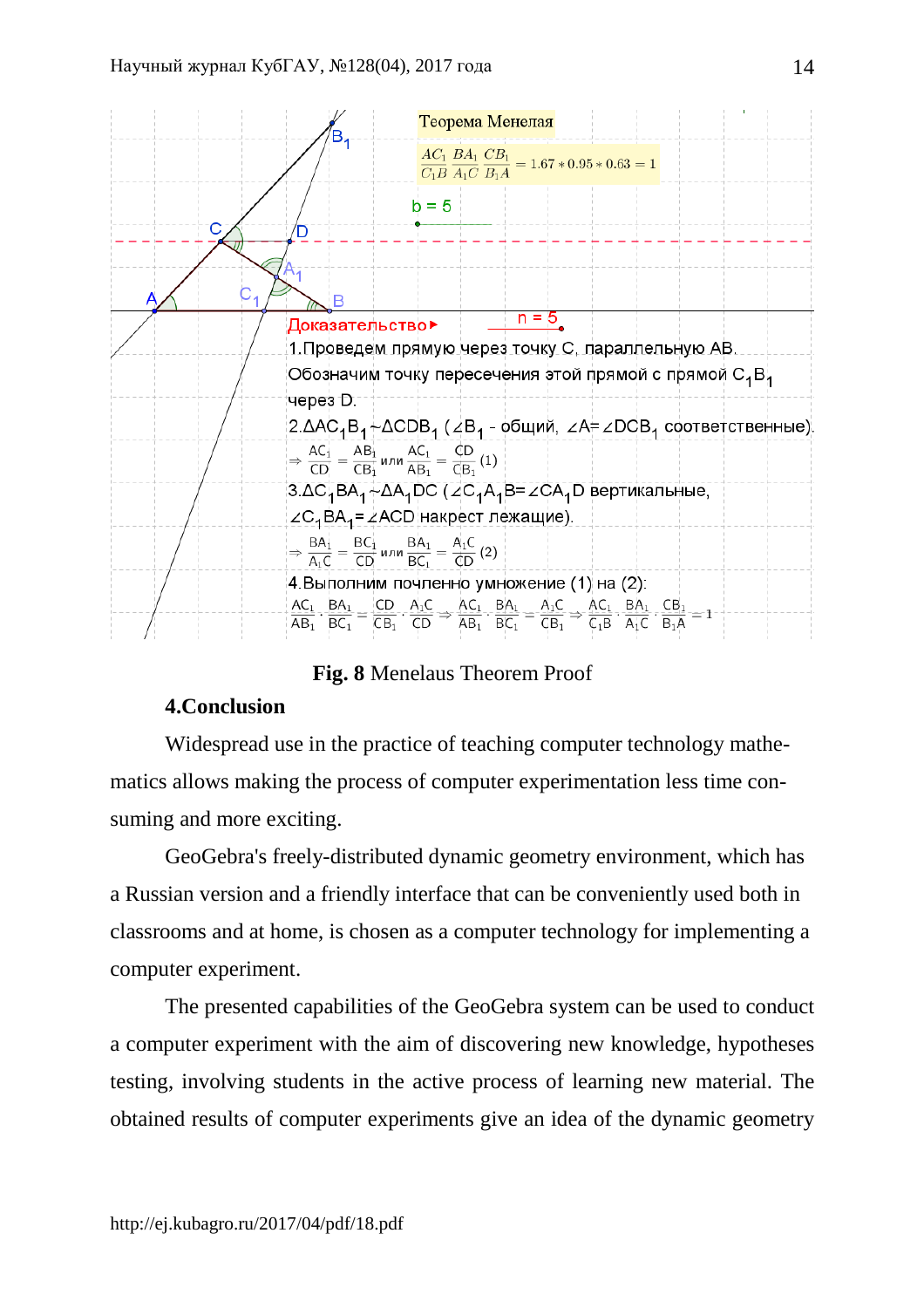environment GeoGebra as a computer technology that will bring visibility and thrill to the practice of teaching mathematics.

## **Литература**

1. Федеральный государственный образовательный стандарт среднего полного общего образования [Электронный ресурс]. Режим доступа: http://минобрнауки.рф/документы/2194/файл/521/12.05.03-ФГОС.pdf (дата обращения: 19.03.17).

2. Буторина Т.С. М.В. Ломоносов и педагогика: монография. 2-е изд. Архангельск: Изд-во АГТУ, 2001. 223 с.

3. Экспериментальная математика в школе. Исследовательское обучение : коллективная монография. М.: Исследовательский дом Академии Естествознания, 2016.

4. Райков Б.Е. Пути и методы натуралистического просвещения. М. : Изд-во АПН РСФСР, 1960. 487 с.

5. The Fibonacci Project [Электронный ресурс]. – Режим доступа: http://www.fibonacciproject.eu/ (дата обращения: 19.03.17).

6. The project «Developing Key Competences by Mathematics Education» (KeyCo-Math) [Электронный ресурс]. – Режим доступа: http://www.keycomath.eu/ (дата обращения: 19.03.17).

7. Mathematics and science for life (Mascil) [Электронный ресурс]. – Режим доступа: http://www.mascil-project.eu/project (дата обращения: 19.03.17).

8. Проект «Методики и информационные технологии в образовании» (MITE) [Электронный ресурс]. – Режим доступа:http://itprojects.narfu.ru/mite/ (дата обращения: 19.03.17).

9. Гейн А.Г. Информатика: учебник для 10-11 кл. общеобразовательных учреждений / А. Гейн, А.И. Сенокосов, Н.А. Юнерман.-3-е изд. – М: Просвещение, 2002.- 255с.

10. Таранова М.В. Компьютерный эксперимент как дидактическая единица методической системы формирования математической исследовательской деятельности учащихся. Современные проблемы науки и образования. 2015. № 2. С. 458.

11. Андрафанова Н.В. Поддержка исследовательской деятельности школьников средствами ИГС. / Андрафанова Н.В., Закира И.А. // Проблемы и перспективы развития образования в России. 2014. № 30. С. 21−26.

12. Шарыгин И.Ф. Нужна ли школе 21-века Геометрия? М.: Издательство МЦНМО. Математическое просвещение, сер.3, вып.8, 2004. с. 37−52.

13. Ширикова Т.С. Методика обучения учащихся основной школы доказательству теорем при изучении геометрии с использованием GeoGebra. Дисс…. канд пед наук. Архангельск. 2014.

14. Andraphanova N.V. Geometrical similarity transformations in dynamic geometry environment GEOGEBRA. European Journal of Contemporary Education. - 2015. - № 2 (12). - C. 116-128.

15. Андрафанова Н.В. Использование информационных технологий при подготовке бакалавров экономических направлений. / Андрафанова Н.В., Губа Н.В., Шмалько С.П. // Информатизация образования и науки. 2016. № 3 (31). С. 45−57.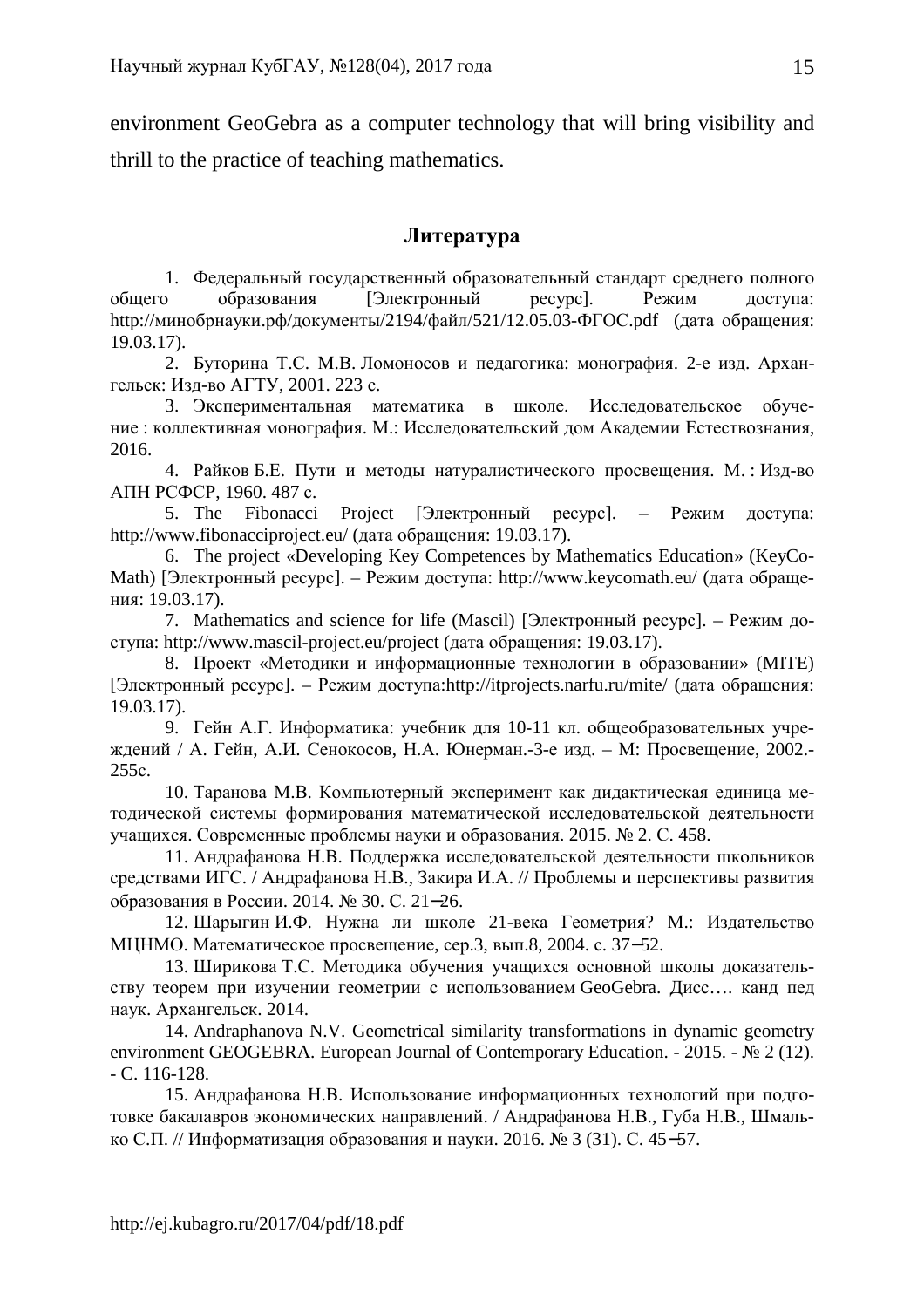16. Андрафанова Н.В. Применение информационных технологий в математическом образовании. / Андрафанова Н.В., Губа Н.В. // Образовательные технологии и общество. 2015. Т.18. № 4. С. 559-573.

17. Геометрия 7-9 классы: учебное пособие для образовательных учреждений. / Атанасян Л.С., Бутузов В.Ф., Кадомцев С.Б. и др. // М.: Просвещение, 2009.

18. Геометрия 10-11 классы: учебник для общеобразовательных учреждений: базовый и профильный уровни. / Атанасян Л.С., Бутузов В.Ф., Кадомцев С.Б. и др. // М.: Просвещение, 2009.

# **References**

1. Federal'nyj gosudarstvennyj obrazovatel'nyj standart srednego polnogo obshhego obrazovanija [Jelektronnyj resurs]. Rezhim dostupa: http://minobrnauki.rf/dokumenty/2194/fajl/521/12.05.03-FGOS.pdf (data obrashhenija: 19.03.17).

2. Butorina T.S. M.V. Lomonosov i pedagogika: monografija. 2-e izd. Arhangel'sk: Izd-vo AGTU, 2001. 223 s.

3. Jeksperimental'naja matematika v shkole. Issledovatel'skoe obuchenie : kollektivnaja monografija. M.: Issledovatel'skij dom Akademii Estestvoznanija, 2016.

4. Rajkov B.E. Puti i metody naturalisticheskogo prosveshhenija. M. : Izd-vo APN RSFSR, 1960. 487 s.

5. The Fibonacci Project [Jelektronnyj resurs]. – Rezhim dostupa: http://www.fibonacciproject.eu/ (data obrashhenija: 19.03.17).

6. The project «Developing Key Competences by Mathematics Education» (KeyCo-Math) [Jelektronnyj resurs]. – Rezhim dostupa: http://www.keycomath.eu/ (data obrashhenija: 19.03.17).

7. Mathematics and science for life (Mascil) [Jelektronnyj resurs]. – Rezhim dostupa: http://www.mascil-project.eu/project (data obrashhenija: 19.03.17).

8. Proekt «Metodiki i informacionnye tehnologii v obrazovanii» (MITE) [Jelektronnyj resurs]. – Rezhim dostupa:http://itprojects.narfu.ru/mite/ (data obrashhenija: 19.03.17).

9. Gejn A.G. Informatika: uchebnik dlja 10-11 kl. obshheobrazovatel'nyh uchrezhdenij / A. Gejn, A.I. Senokosov, N.A. Junerman.-3-e izd. – M: Prosveshhenie, 2002.- 255 s.

10. Taranova M.V. Komp'juternyj jeksperiment kak didakticheskaja edinica metodicheskoj sistemy formirovanija matematicheskoj issledovatel'skoj dejatel'nosti uchashhihsja. Sovremennye problemy nauki i obrazovanija. 2015. № 2. S. 458.

11. Andrafanova N.V. Podderzhka issledovatel'skoj dejatel'nosti shkol'nikov sredstvami IGS. / Andrafanova N.V., Zakira I.A. // Problemy i perspektivy razvitija obrazovanija v Rossii. 2014. № 30. S. 21-26.

12. Sharygin I.F. Nuzhna li shkole 21-veka Geometrija? M.: Izdatel'stvo MCNMO. Matematicheskoe prosveshhenie, ser.3, vyp.8, 2004. s. 37-52.

13. Shirikova T.S. Metodika obuchenija uchashhihsja osnovnoj shkoly dokazatel'stvu teorem pri izuchenii geometrii s ispol'zovaniem GeoGebra. Diss…. kand ped nauk. Arhangel'sk. 2014.

14. Andraphanova N.V. Geometrical similarity transformations in dynamic geometry environment GEOGEBRA. European Journal of Contemporary Education. - 2015. - № 2 (12). - C. 116-128.